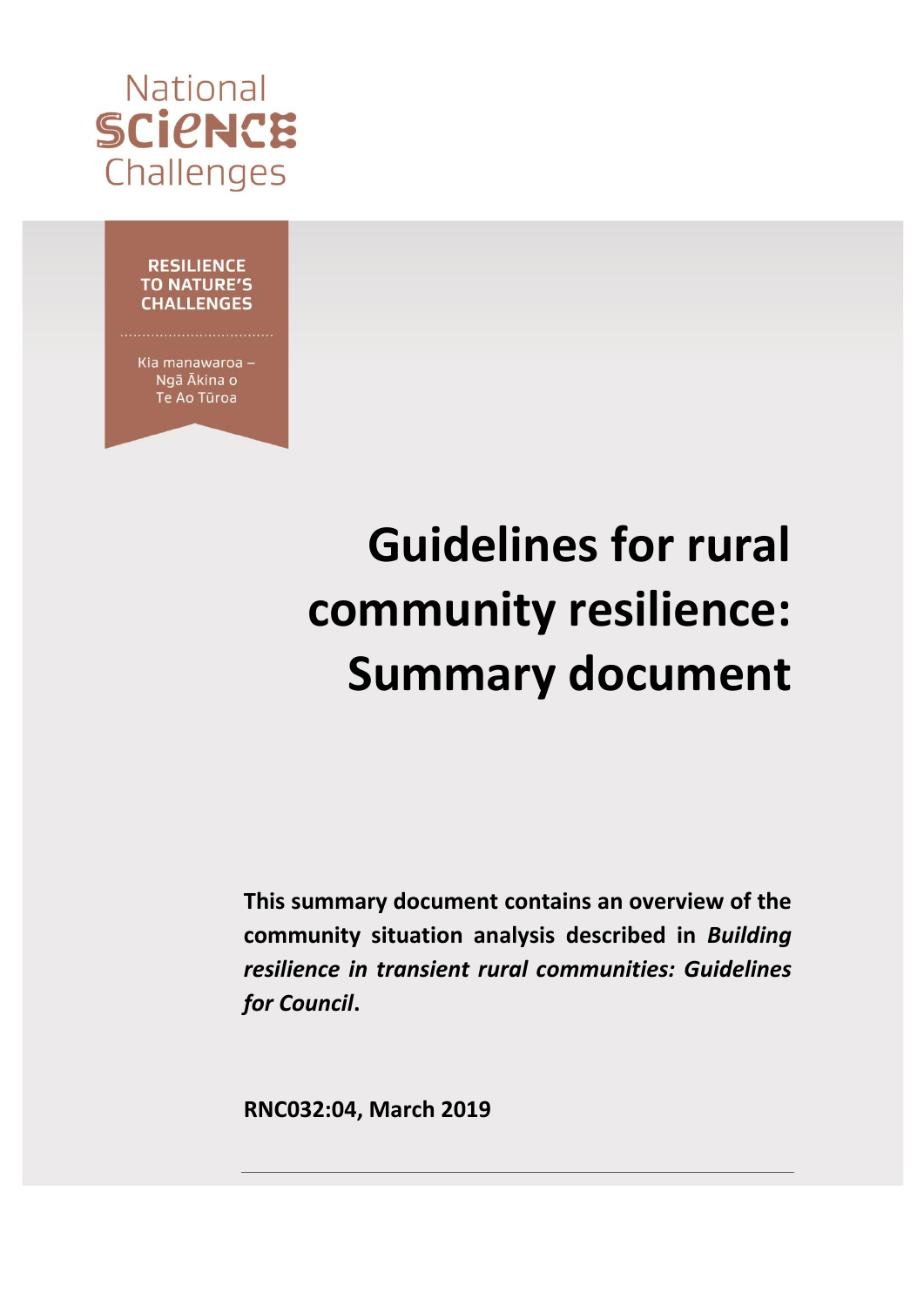# **Rural community resilience**

This summary document has been developed from a research project (RNC Rural Partnership project RNC032:04, 2018/19) which investigated rural community resilience in the face of natural hazard events, with a focus on transient population groups. Transient population groups include new residents in a community, people working on a temporary basis, visitors, as well as those people who are simply transiting a location. These population groups contribute to local communities and economies as both producers (in that they represent an increasingly vital employment resource) and consumers (who support communities both economically and socially). In turn, the local resource base and economy determines which transient groups are present in a community.

This resource, designed for council use, will assist councils identify the variety of transient population groups who may be present in their communities and increase understanding of vulnerabilities associated with transience in the community. The length of time individuals are present in the community influences their familiarity with, and connectedness to, that community, and ultimately impacts on community resilience. As such, community resilience associated with transient population groups can be understood in two (interrelated) ways:

- 1. Resilience associated with each of the transient population groups present in the community which reflects each group's (and the individuals contained within the group) particular vulnerability
- 2. Resilience in respect of the whole community and the community's vulnerability as a result of both hosting and being reliant on transient population groups

We propose a four category classification within which transience (and its associated vulnerability) can be framed and provide a structured set of questions (a community situation analysis) designed to help identify:

- the population groups found in the community and their demographic characteristics
- ways in which the community connects (both in-group and between group)
- the spatial and temporal dynamics of mobility associated with each group

Together, these analyses highlight a number of factors by which community resilience to nature's challenges (in respect of transient population groups) can be improved and illustrate the importance of taking a whole community approach to understanding resilience.

**Citation:** Wilson, J. and Simmons, D. (2019). *Guidelines for rural community resilience: Summary document.* Available from<https://researcharchive.lincoln.ac.nz/handle/10182/10562>

\_\_\_\_\_\_\_\_\_\_\_\_\_\_\_\_\_\_\_\_\_\_\_\_\_\_\_\_\_\_\_\_\_\_\_\_\_\_\_\_\_\_\_\_\_\_

# $(G)$  BY-NC-SA

This work is licensed under a [Creative Commons Attribution-NonCommercial-ShareAlike 4.0 International](http://creativecommons.org/licenses/by-nc-sa/4.0/)  [License.](http://creativecommons.org/licenses/by-nc-sa/4.0/)

This summary accompanies '*Building resilience in transient rural communities: Guidelines for council'* 'which can be downloaded from<https://researcharchive.lincoln.ac.nz/handle/10182/10563>

Additional research materials from the *Building resilience in transient rural communities* project:

- Scoping report [\(https://researcharchive.lincoln.ac.nz/handle/10182/10437\)](https://researcharchive.lincoln.ac.nz/handle/10182/10437)
- Fieldwork report [\(https://researcharchive.lincoln.ac.nz/handle/10182/10438\)](https://researcharchive.lincoln.ac.nz/handle/10182/10438)

The full set of research materials from this project, and others undertaken via the Resilience to Nature's Challenges National Science Challenge, can be found on the RNC website [\(https://resiliencechallenge.nz/\)](https://resiliencechallenge.nz/)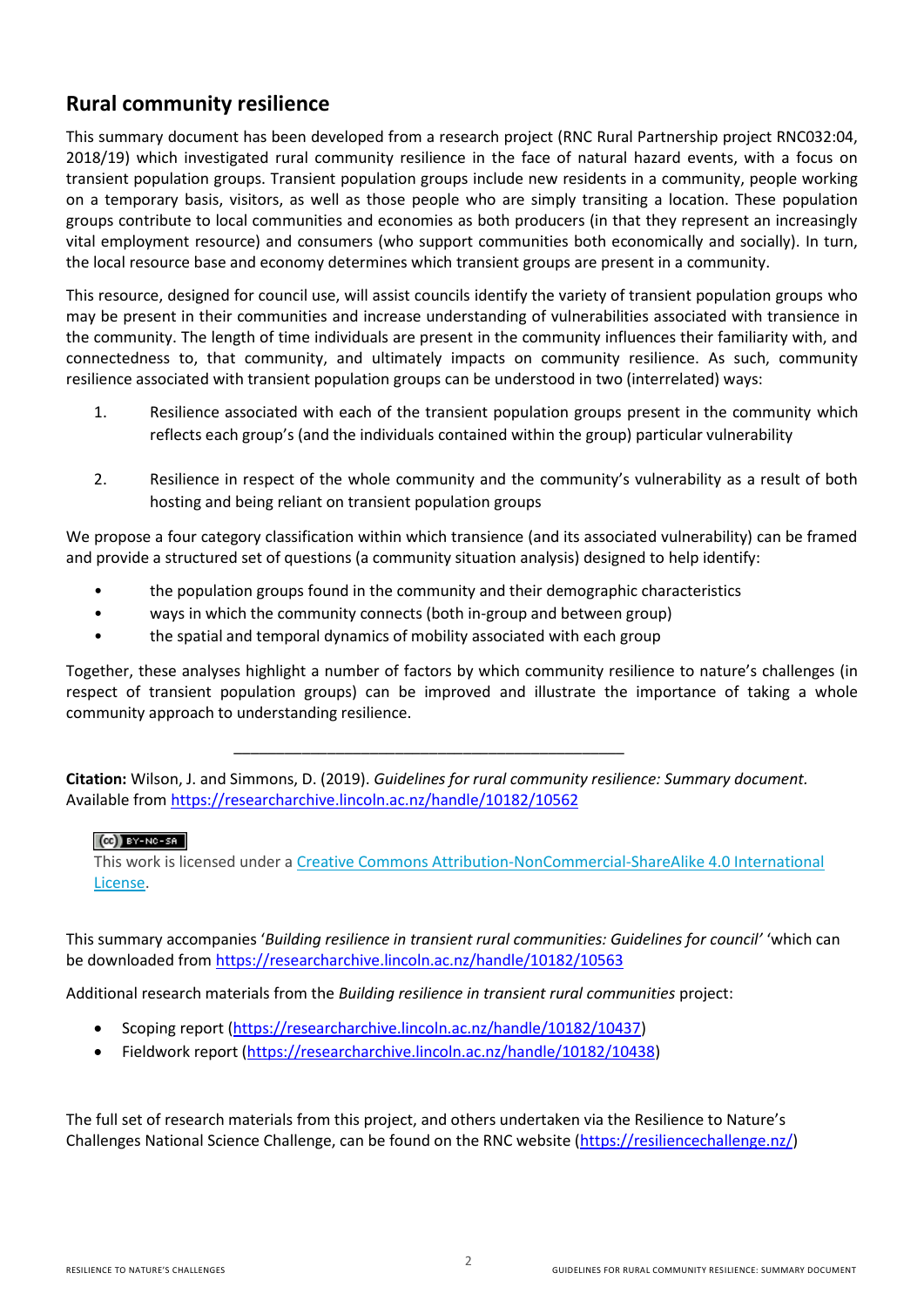# **Transience and vulnerability in the community**

| Permanent residents<br>Intention to remain             | . Long- and medium-term residents,<br>new residents and new migrants<br>. Numbers impacted by: access to<br>employment; public services; and,<br>employment mobility<br>· Broad demographic mix, spatially<br>dispersed in community<br>· Increasing ethnic diversity<br>• Variable engagement with governance<br>and community affairs<br>. Represent the host population for,<br>and employers of, other transient<br>groups<br>• Can be outnumbered by transient<br>groups                | <b>LBOROUGH</b><br><b>ICULTURAL</b><br><b>CELEBRATE MANY CULTURES, ONE HOMI</b><br>3 MARCH 2018<br>11am-4pm<br><b>POLLARD</b><br>PARK<br><b>RACE</b><br><b>RELATIONS</b><br>DAY<br><b>UNITY IN<br/>DIVERSITY</b><br>ETHNIC FOOD · STALLS<br>Image credit: Marlborough Multicultural Centre                                                                                                                                                                                                                   | <b>Vulnerabilities</b><br>> Population decline, loss of young<br>people, rural-urban migration,<br>employment shortages<br>> Challenges around facility and service<br>provision, reduction in pool of<br>volunteers<br>> Lack of community inclusiveness<br>> Can be difficult for newcomers to<br>participate in community affairs<br>> Extant community services and<br>activities may not suit new migrants<br>> Onus on permanent community<br>members to manage others in<br>response to a hazard event |
|--------------------------------------------------------|----------------------------------------------------------------------------------------------------------------------------------------------------------------------------------------------------------------------------------------------------------------------------------------------------------------------------------------------------------------------------------------------------------------------------------------------------------------------------------------------|--------------------------------------------------------------------------------------------------------------------------------------------------------------------------------------------------------------------------------------------------------------------------------------------------------------------------------------------------------------------------------------------------------------------------------------------------------------------------------------------------------------|---------------------------------------------------------------------------------------------------------------------------------------------------------------------------------------------------------------------------------------------------------------------------------------------------------------------------------------------------------------------------------------------------------------------------------------------------------------------------------------------------------------|
| Semi-permanent residents<br>$6 - 12$ months            | • RSE scheme workers, secondment and<br>infrastructure workers, some working<br>holiday makers, some holiday home<br>owners<br>· Often employment focused, length of<br>stay determined by visa conditions,<br>can be repeat visitors<br>· Many from overseas, mixed family<br>status and ages<br>· Strong-in-group connection,<br>structured employer-led pastoral care,<br>purpose-built accommodation<br>· Variable engagement and integration<br>with host community                     | <b>Vulnerabilities</b><br>$\triangleright$ Holiday home owners not as<br>prepared as in home situation<br>> Language and cultural differences<br>impact on integration<br>> Onus on employers to provide<br>pastoral care (generally and in<br>emergencies)<br>> Housing and service provision<br>challenges for host community<br>> Acceptance of overseas workers in<br>wider community often reliant on<br>targeted initiatives<br>> Competition between communities to<br>attract semi-permanent workers | Photo credit: Marlborough District Council                                                                                                                                                                                                                                                                                                                                                                                                                                                                    |
| <b>y</b> residents<br>6 months<br>Temporar<br>2 weeks- | • Temporary and contract workers,<br>working holiday makers, infrastructure<br>workers, volunteer workers, holiday<br>home owners<br>. Influenced by seasonal labour demand<br>and visitor peaks, some groups have<br>habitual visitation patterns<br>· Spatially dispersed and often strongly<br>employment focused<br>• Connect with the host community via<br>commercial services<br>• Some in-group and between-group<br>connections in shared accommodation                             | Photo by ELEVATE from Pexels                                                                                                                                                                                                                                                                                                                                                                                                                                                                                 | <b>Vulnerabilities</b><br>$\triangleright$ Work schedules and work location<br>can limit participation in community<br>activities<br>> Limited oversight/awareness of some<br>holiday visitors<br>> May be unfamiliar with local hazard<br>profile (especially if from overseas)<br>> Challenges for communities to attract<br>and retain temporary workers<br>> Often competition between<br>communities for the same workforce<br>> Housing and transport challenges for<br>some temporary worker groups    |
| <b>Transient populations</b><br>Less than 2 weeks      | · Domestic holidaymakers, international<br>tourists, short-term workers,<br>transiting public<br>. Widely dispersed in the community<br>. Variable engagement with the<br>commercial sector<br>• Variations in the visibility of transient<br>populations in the community<br>• Some groups have strong in-group<br>connections, but limited engagement<br>with host community<br>• A significant number of people,<br>generates local employment<br>· Puts pressure on local infrastructure | <b>Vulnerabilities</b><br>> All visitors may unfamiliar with local<br>hazard profiles<br>> International visitors unfamiliar with<br>broader travel environment<br>> Engagement with host community<br>limited to commercial exchange<br>> Some groups have minimal<br>engagement with both hosts and<br>commercial sector<br>> Pressure on host community to<br>manage these population groups in<br>the event of a hazard event<br>> Host community and economy<br>vulnerable if visitors lost             | Photo credit: Jude Wilson                                                                                                                                                                                                                                                                                                                                                                                                                                                                                     |